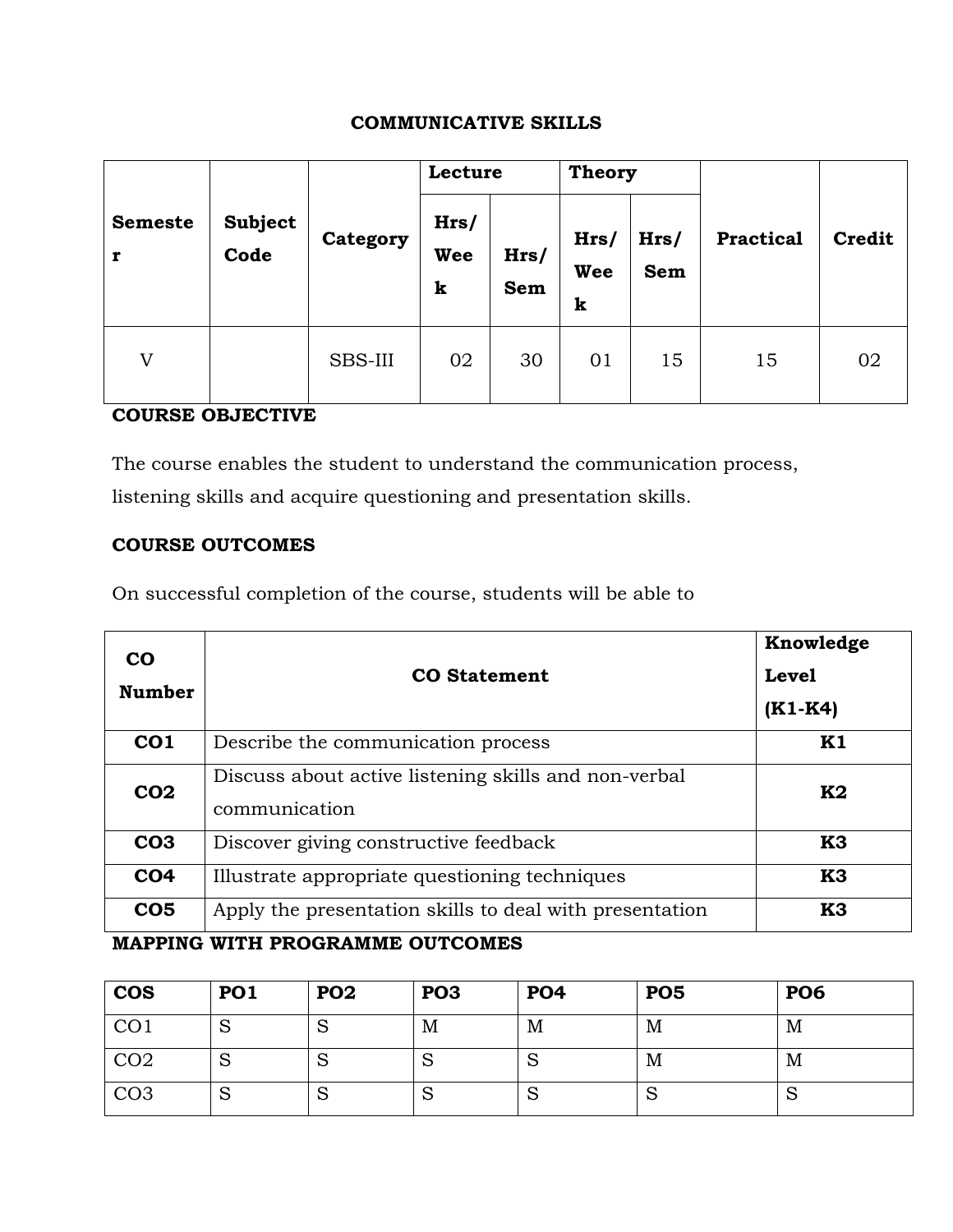| S-Strong        |   |   | M-Medium |   | $L$ - $L$ ow |   |
|-----------------|---|---|----------|---|--------------|---|
| CO <sub>5</sub> | ∼ | ∼ | ∼        | ∼ |              | ∼ |
| CO <sub>4</sub> | ∼ | ∼ | ∼        | ∼ | ∼            | ∼ |

### **UNIT 1 The Communicative Process 6 hrs**

Sending the Message- The Channel- Receiving the Message- Misinterpretations and Unintended Messages, Feedback; Self –Monitoring, Context and Noise; Psychological, Stereotyping, Semantics.

## **UNIT II Active Listening Skills And Non-Verbal Communication 6 hrs**

Listening Skills, Barriers to Listening, Listening Behaviours, Active Listening Skills, Non-Verbal Communication Skills, Culture and Non–Verbal Messages, Forms of Non-Verbal Communication: Facial Expressions and Eye Gaze, Posture and Gestures, Voice, Personal Space and Distance, Personal Appearance.

### **UNIT III Giving Constructive Feedback 6 hrs**

Difficulty in Providing Honest Feedback, Feedback Skills: Being Specific, Offering a Solution, Delivering the Feedback Fact to Face, Being Sensitive, Being Problem Oriented and not People Oriented, Being descriptive and not Evaluative, Owning rather than Disowning and Checking, Structure of Feedback.

### **UNIT IV Questioning Skills 6 hrs**

Questioning Techniques-Types of Questions: Probing/Clarifying Questions-Reflective Questions-Direct Questions and Hypothetical Questions.

#### **UNIT V Presentation Skills 6 hrs**

Presentation and Dealing with Fears of Presentation, Planning the Presentation: Setting Objective, Understanding the Audience, Knowing the Setting, Writing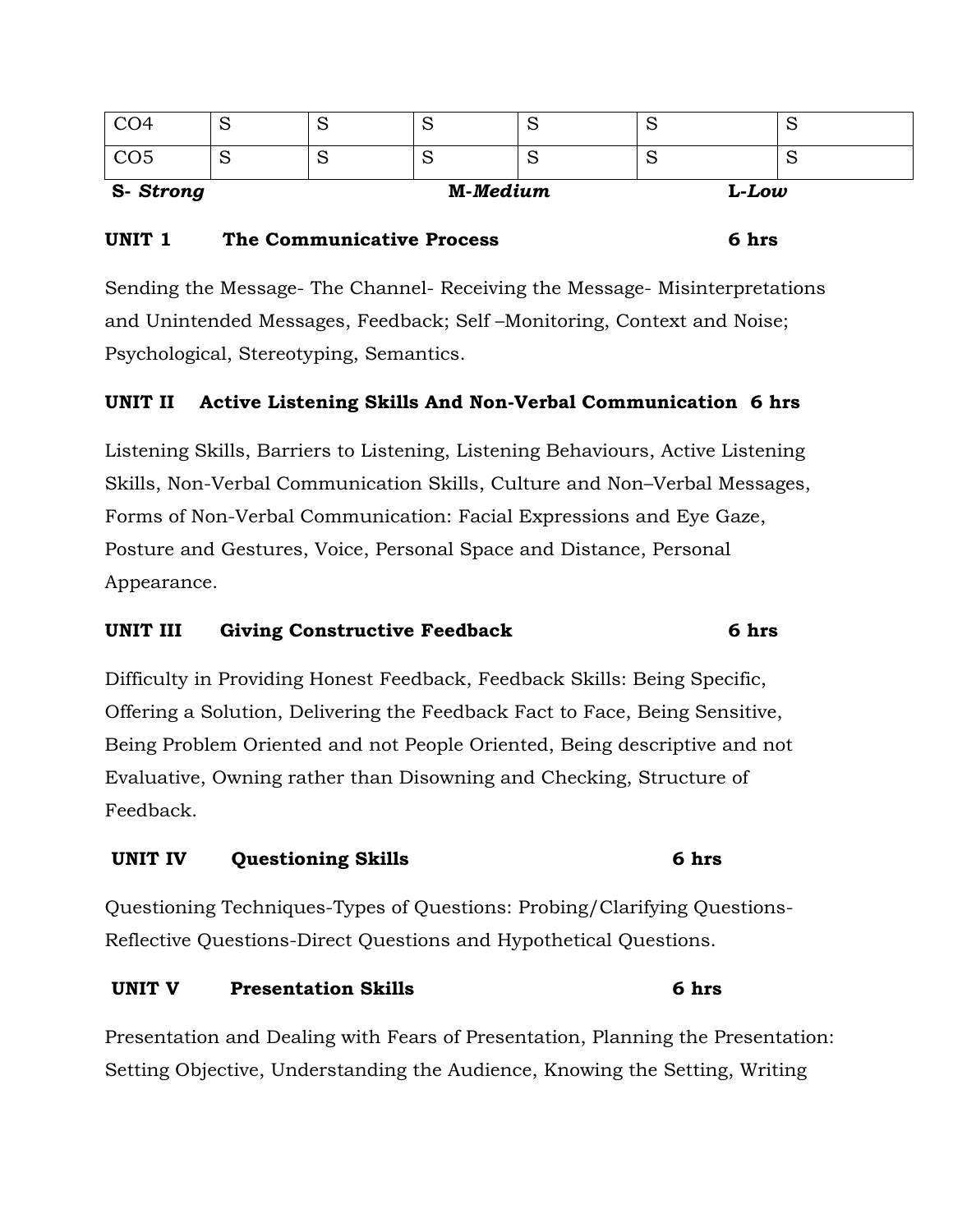Down the 'Central Theme' of the Talk, Writing the Outline, Developing Visual Aides, Preparing Delivery Notes and Delivering the Presentation

## **Practicum:**

*(Note: Minimum of any two practicum should be carried out)*

- Meeting People
- Telephone exercise
- Watching films for learning from model conversation
- Build the team spirit for group development
- Group presentation and assignments
- Reinforce active listening
- Usage of technology to improve

# **Distribution of Marks: Theory 100%** and **Problems 0%**

## **TEXT BOOKS:**

| S.No | <b>Authors</b> | <b>Title</b>  | <b>Publishers</b> | <b>Year of</b><br>Publication |
|------|----------------|---------------|-------------------|-------------------------------|
| 01   | Hargie.O.Dicks | Communicative | Palgave           | 2004                          |
|      | on.D,Tourish.D | Skills for    | Macmillian, Ham   |                               |
|      |                | effective     | pshire            |                               |
|      |                | management    |                   |                               |
| 02   | Dixon.T.O'Hara | Communicative | Routledge         | 2010                          |
|      | M.             | <b>Skills</b> |                   |                               |

## **REFERENCE BOOKS:**

| S.N<br>$\mathbf{o}$ | <b>Authors</b> | <b>Title</b>  | <b>Publishers</b> | Year of<br>Publication |
|---------------------|----------------|---------------|-------------------|------------------------|
| 01                  | Randall A.     | The Handbook  | Routledge         | 2006                   |
|                     | Gordon,        | of            |                   |                        |
|                     | Daniel         | Communication |                   |                        |
|                     | Druckman,      | Skills        |                   |                        |
|                     | Richard M.     |               |                   |                        |
|                     | Rozelle, James |               |                   |                        |
|                     | C. Baxter      |               |                   |                        |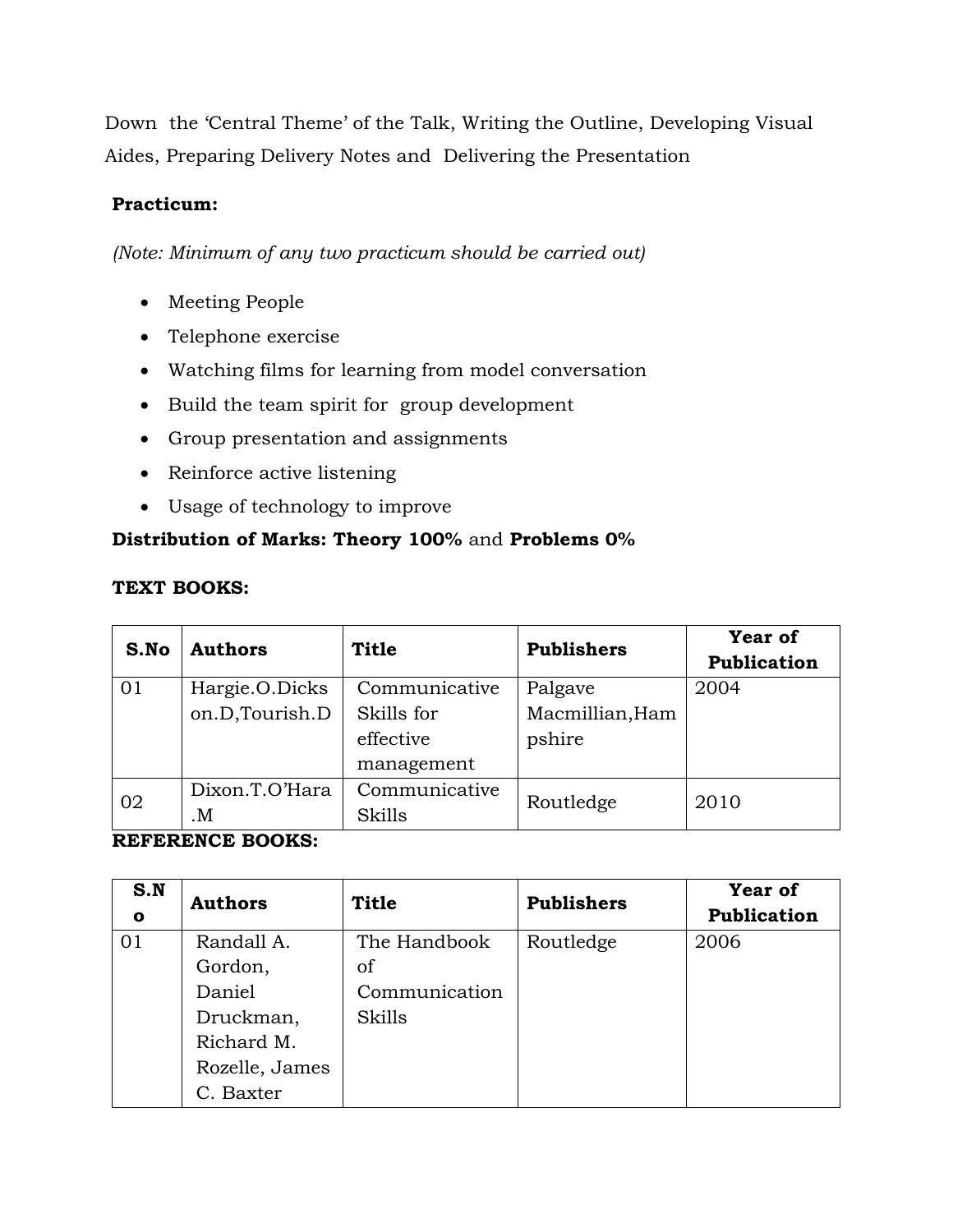| 02 | Alder.R.B&Elm | Communicating   | McGraw Hill, | 1999 |
|----|---------------|-----------------|--------------|------|
|    | horst.J.M     | at Work:        | Singapore    |      |
|    |               | Principles and  |              |      |
|    |               | Practices for   |              |      |
|    |               | Business and    |              |      |
|    |               | the Professions |              |      |

## **WEB SOURCES:**

- [http://cw.routledge.com/textbooks/rial/data/9780415584838\\_sample.p](http://cw.routledge.com/textbooks/rial/data/9780415584838_sample.pdf) [df](http://cw.routledge.com/textbooks/rial/data/9780415584838_sample.pdf)
- [https://www.routledgehandbooks.com/doi/10.4324/9780203007037.ch](https://www.routledgehandbooks.com/doi/10.4324/9780203007037.ch3) [3](https://www.routledgehandbooks.com/doi/10.4324/9780203007037.ch3)
- [https://thebusinesscommunication.com/what-is-communication](https://thebusinesscommunication.com/what-is-communication-process/)[process/](https://thebusinesscommunication.com/what-is-communication-process/)
- [https://www.indeed.com/career-advice/career-development/active](https://www.indeed.com/career-advice/career-development/active-listening-skills)[listening-skills](https://www.indeed.com/career-advice/career-development/active-listening-skills)
- [https://www.verywellmind.com/types-of-nonverbal-communication-](https://www.verywellmind.com/types-of-nonverbal-communication-2795397)[2795397](https://www.verywellmind.com/types-of-nonverbal-communication-2795397)
- $\cdot$  [https://shodhganga.inflibnet.ac.in/bitstream/10603/127534/7/chapter](https://shodhganga.inflibnet.ac.in/bitstream/10603/127534/7/chapter-6.pdf) [-6.pdf](https://shodhganga.inflibnet.ac.in/bitstream/10603/127534/7/chapter-6.pdf)
- [http://www.penacclaims.com/wp-content/uploads/2018/08/Archit-](http://www.penacclaims.com/wp-content/uploads/2018/08/Archit-Dixit.pdf)[Dixit.pdf](http://www.penacclaims.com/wp-content/uploads/2018/08/Archit-Dixit.pdf)
- [https://www.mindtools.com/pages/article/newTMC\\_88.htm](https://www.mindtools.com/pages/article/newTMC_88.htm)
- [https://www.businessballs.com/communication-skills/presentation](https://www.businessballs.com/communication-skills/presentation-skills-and-techniques/)[skills-and-techniques/](https://www.businessballs.com/communication-skills/presentation-skills-and-techniques/)

# **TEACHING METHODOLOGIES:**

- Discussion
- Games and activities
- Visual aids
- Assignment and Seminar